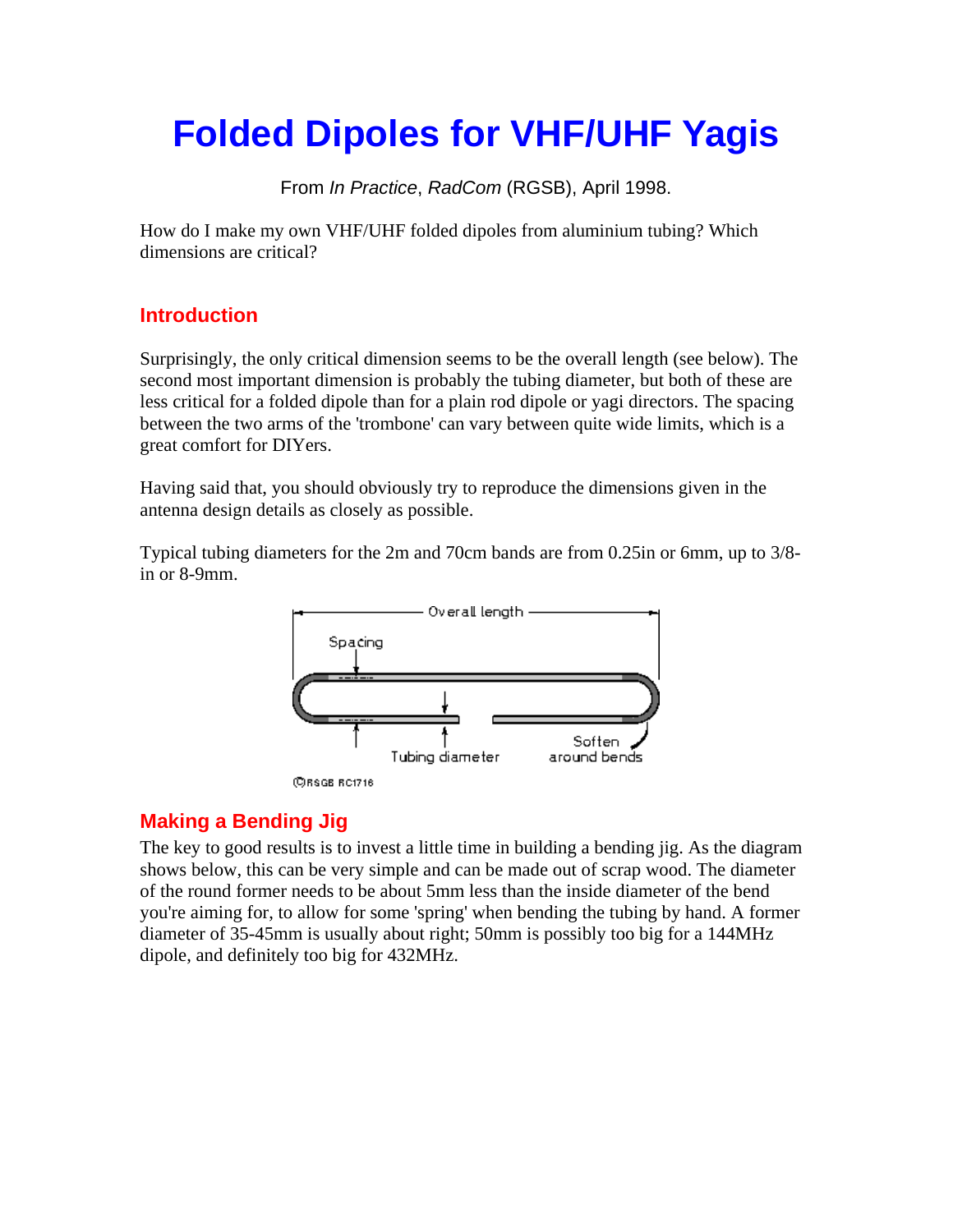

A good way to make the round former would be to use a metal pulley (or a wheel with the rubber tyre removed) because the groove will help to locate the tubing as you bend it. However, the former could be nothing more elaborate than a short sawn-off length of antenna mast, secured to the wooden base of the jig by a few strong nails down the inside.

The purpose of the back rail is to support the straight part of the tubing, and make sure that the bend starts with the tubing held tightly on to the former. If you're using a grooved former, you'll also have to provide a packing strip to make the tubing enter the groove at the right height. It's also useful to round-off the end of the base, in case you need to use a mallet to persuade the tubing to go round the former.

#### **Softening the Tubing**

Some grades of aluminium alloy tubing may be soft enough to bend without collapsing, but then the straight parts of the dipole aren't as strong as they might be. If you have a choice, buy a hard, stiff grade of tubing and soften it only where it needs to be bent. If you try to bend that grade of tubing without softening it first, it will either break or collapse. If you pack the tubing with sand to prevent it from collapsing, that only makes it stiffer and even more likely to break the jig. (Don't ask how I know this...)

The answer is to soften the parts of the tubing that need to be bent, shown shaded [above,](http://www.ifwtech.co.uk/g3sek/diy-yagi/dipoles.htm#dipole1#dipole1) leaving the straight parts at full hardness for mechanical strength. Begin by measuring out or calculating which parts of the original straight length will need to be softened, and mark these clearly. Make the softening zone longer than the theoretical limits of the bends. Then heat each of those zones in a blowlamp flame until they're softened.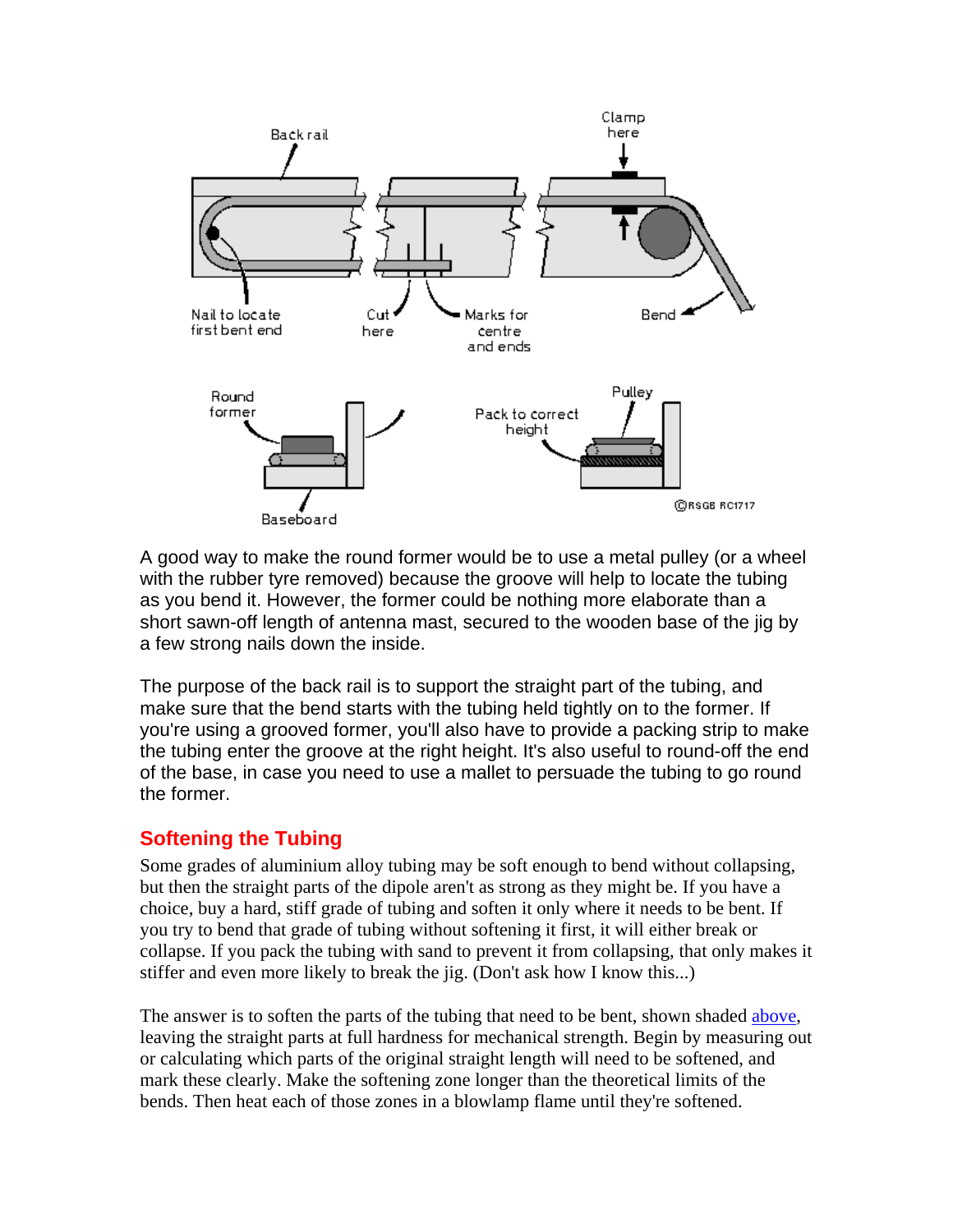That isn't quite as easy as it sounds, because you have to heat all the metal uniformly to the right temperature. One time-honoured method of indicating the temperature is to rub soap on the metal, and notice what colour it darkens to. Even so, you have to develop your own feel for the right temperature. If you don't get it hot enough, the metal is still too hard to bend successfully; if you overheat it, the end drops off! To bring all the metal up to the necessary temperature without melting anything, you cannot rely on the thermal conductivity of the aluminium to equalize the temperatures. You must use a big, bushy flame, keep it moving up and down the tubing all the time, and also rotate the tubing in your fingers.

When you're sure that all the necessary metal has been up to temperature, allow the tubing to cool naturally in air. After a few trials you'll soon get the hang of it.

## **Bending the Elements**

To make the first bend, calculate and mark exactly where the bend should begin, and locate the tubing in the jig. Clamp the straight part in the jig, and pull the free end tightly around the former. After it has been softened, normal tubing of 16swg wall thickness should bend quite easily without collapsing significantly. If necessary you can use a soft mallet to encourage the tubing to follow tightly around the former, especially towards the finish of the bend.

You will find that the trombone bend tends to spring off the former, so you'll need to make an allowance for this when you mark-out for the bend at the opposite end, in order to finish with a folded dipole of the correct overall length. You really can't do this by guesswork, only by measurement and careful marking-out. Take care to get this right because it's very difficult to change a bend once it has been formed. Once you have the correct dimensions, a nail at the far end of the jig will locate the inside of the first bend and ensure that all subsequent dipoles will be the same overall length.

When you make the second bend, also make sure that the two ends of the folded dipole will be in the same plane - it's easy to make small corrections by twisting. Because the DIY bending process isn't completely reproducible, it is best to leave some extra length so that the ends of the tube overlap in the centre when the dipole is folded. Then you can find the exact centre and trim the ends correctly, using marks on the jig.

After a few initial trials you should be able to make folded dipoles with an overall length that is repeatable to less than 3mm. That's accurate enough for any frequency up to 440MHz.

#### **Fixing the folded dipole to the boom**

When VHF TV antennas were common, it wasn't too difficult to find suitable plastic mouldings. You can still get these from specialist suppliers of antenna parts, but they won't necessarily fit your size of tubing, and may not have enough internal space to connect a balun. A clever solution, [described in DUBUS by PE1DAB](http://www.qsl.net/ok1cdj/dubus/9004-3.pdf), is to use a strong, thick-walled plastic conduit box, with plastic cable glands to support the ends of the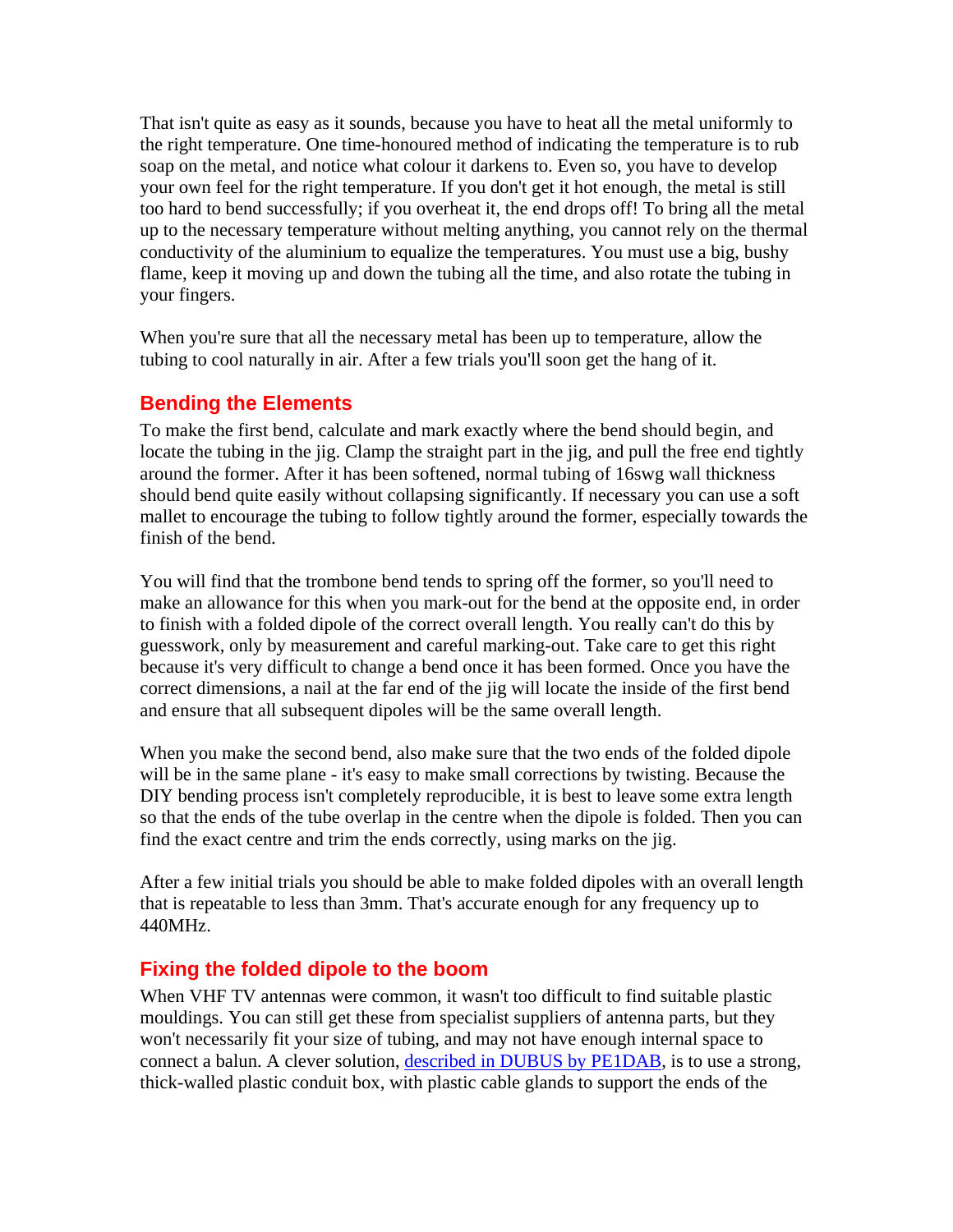



## **Supporting the folded dipole**

It isn't always necessary to support the opposite side of the folded dipole, because cable glands of the right size will grip the tubing tightly when tightened, and will probably support a 430-440MHz folded dipole firmly enough on its own. If you do need to support the opposite side of a longer folded dipole, do not drill through the relatively thin tubing the hole makes the whole thing weaker, not stronger. Instead, use some form of clamps on to a plastic plate that is screwed to the opposite side of the boom, as suggested below.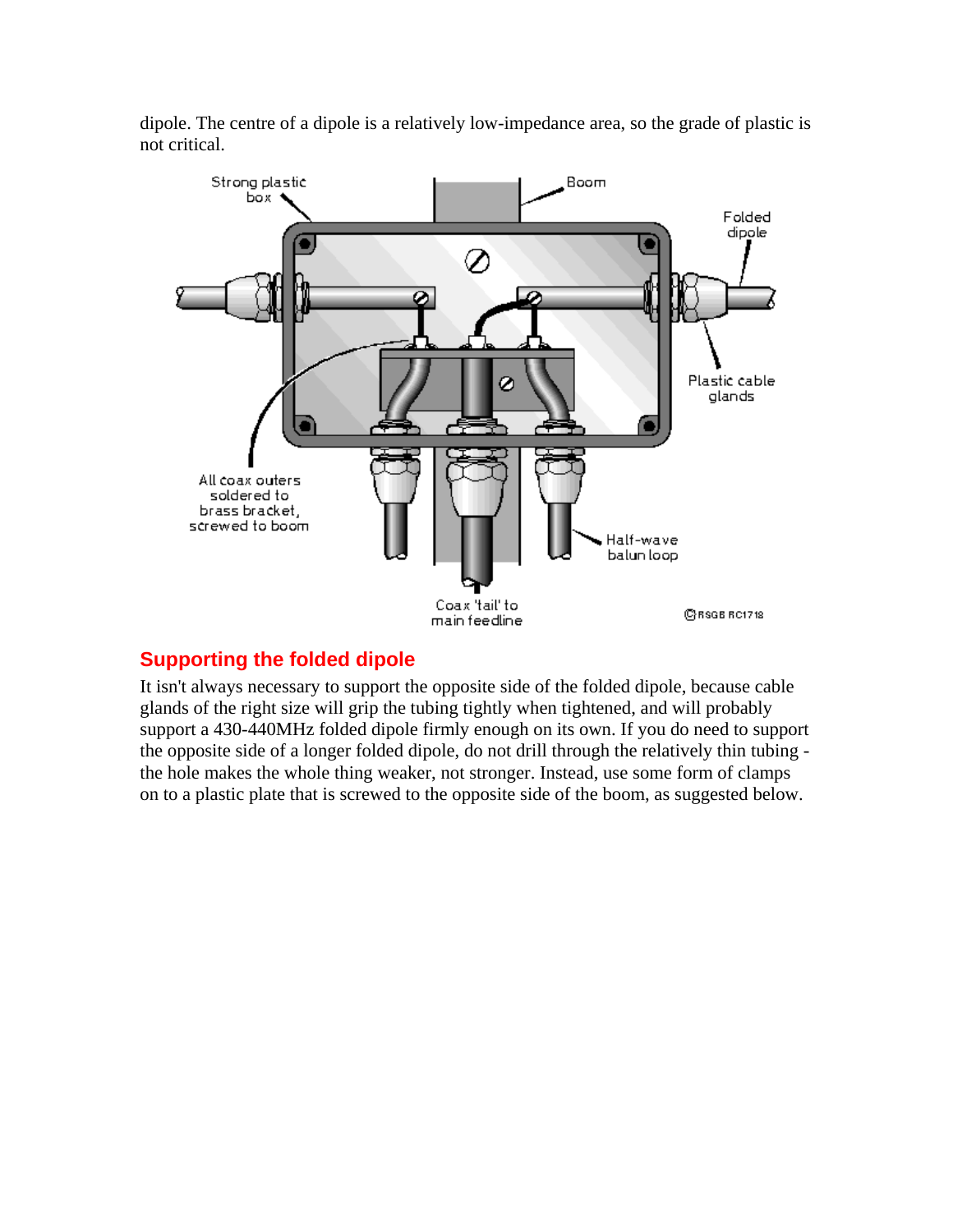

Do **not** attempt to "ground" the middle of a folded dipole to the boom, because that will almost inevitably result in unwanted RF currents running along the boom. The only connection to the boom should be through the balun, allowing the opposite side of the folded dipole find its own electrical centre.

Note that the diagram shows the boom running through the middle of the folded dipole. This doesn't seem to de-tune the dipole significantly. You'll also notice that some yagi designs have the parasitic elements level with the driven side of the folded dipole, others level with the continuous side, and yet others split the difference as shown above. Once again, this doesn't seem to have any significant effect on the performance.

This relaxed approach may come unstuck if the first director is very close to the driven element, as in most of the [modern long yagis](http://www.ifwtech.co.uk/g3sek/diy-yagi/index.htm) that have been influenced by the DL6WU design. In such yagis you can easily adjust the VSWR to compensate for minor differences in driven element mounting, by bending the ends of the first director either closer to the driven element or farther away.

#### **Waterproofing**

Waterproofing of the driven element is controversial. Either you can attempt to keep the whole system completely sealed, or else drill a vent hole in the bottom of the box to allow it to 'breathe'.

The sealed system is fine if it truly is sealed for life, but if there is even the slightest leak, the repeated daily temperature cycles will quickly pump in disastrous quantities of condensation which cannot run out. The vented system avoids the accumulation problem, but it allows slow atmospheric corrosion because moisture and dissimilar metals are always present.